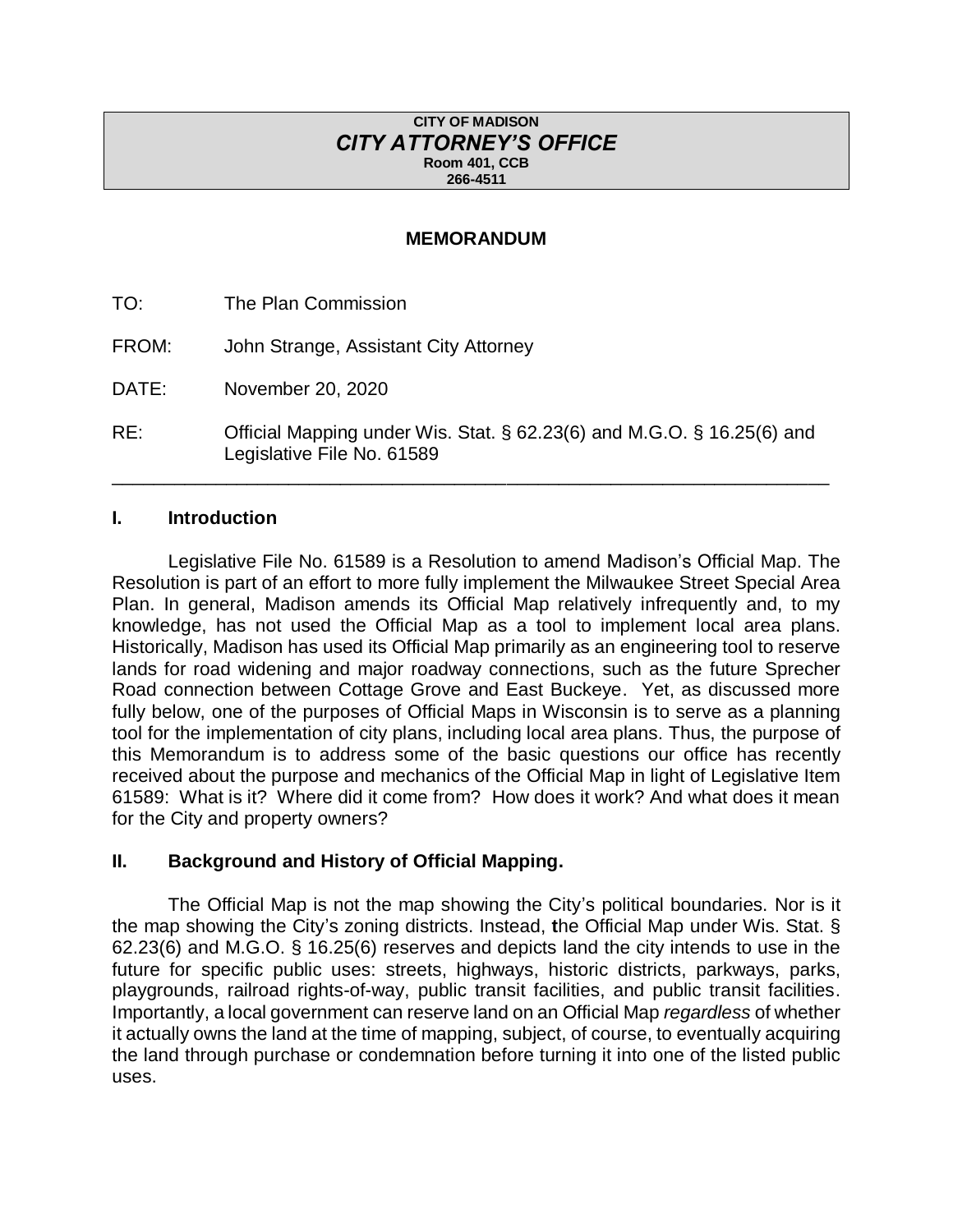Official mapping is not a uniquely Madison thing. As described in the 1996 Official Mapping Guide prepared by the Southeastern Wisconsin Regional Planning Commission, "the concept and actual use of the official map in the United States dates back to Colonial times, when the proprietary founders of well-planned Colonial cities, such as Philadelphia, Annapolis, and Williamsburg, caused plans for these cities to be prepared and the necessary streets and public commons preserved for public use by prohibition of the construction of buildings, fences, and other structures in the dedicated areas." 1 Modern official mapping statutes began in New York in 1926, followed by Maryland, Michigan, Minnesota, New Hampshire, Utah, and Wisconsin, which adopted its Official Map statute in 1941. The constitutionality of Wisconsin's Official Map statute was confirmed by the Wisconsin Supreme Court in *Miller v. Manders*, 2 Wis. 2d 365 (1957). Thus, the official map is one of the oldest and most established public plan implementation devices in Wisconsin and across the country.<sup>2</sup>

### **III. Wisconsin's Official Mapping Enabling Legislation and Madison's Official Map.**

In addition to being one of the oldest plan implementation devices, it is probably also one of the least known. Wisconsin's Official Map statute is found in Wis. Stat. § 62.23(6), which provides, in part:

"(b) The council of any city may by ordinance or resolution establish an official map of the city or any part thereof showing the *streets, highways, historic districts, parkways, parks and playgrounds* laid out, adopted and established by law. The city may also include the location of *railroad rightsof-way, waterways and public transit facilities* on its map…. The map is conclusive with respect to the location and width of streets, highways, waterways and parkways, and the location and extend of railroad rights-ofway, public transit facilities, parks and playgrounds shown on the map. The official map is declared to be established to conserve and promote the public health, safety, convenience or general welfare. The ordinance or resolution shall require the city clerk at once to record with the registrar of deeds of the county or counties in which the city is situated a certificate showing that the city has established an official map." $3$ 

This provision enables the City to establish an Official Map to reserve land for the specific public uses listed in the statute. Madison's Official Map Ordinance, which largely adopts the language of the state statute, is found in the City's general planning ordinance, M.G.O. § 16.25.

l

<sup>&</sup>lt;sup>1</sup> Official Map Guide, Southeastern Wisconsin Regional Planning Council, p. 3 (June 1996) found at [http://www.sewrpc.org/SEWRPCFiles/Publications/pg/pg-02\\_official\\_mapping\\_guide.pdf.](http://www.sewrpc.org/SEWRPCFiles/Publications/pg/pg-02_official_mapping_guide.pdf) The 1996 Official Map Guide is likely the most comprehensive description of Wisconsin's Official Map statute available.

<sup>2</sup> *Id*. at v.

<sup>3</sup> Wis. Stat. § 62.23(6)(b) (2019).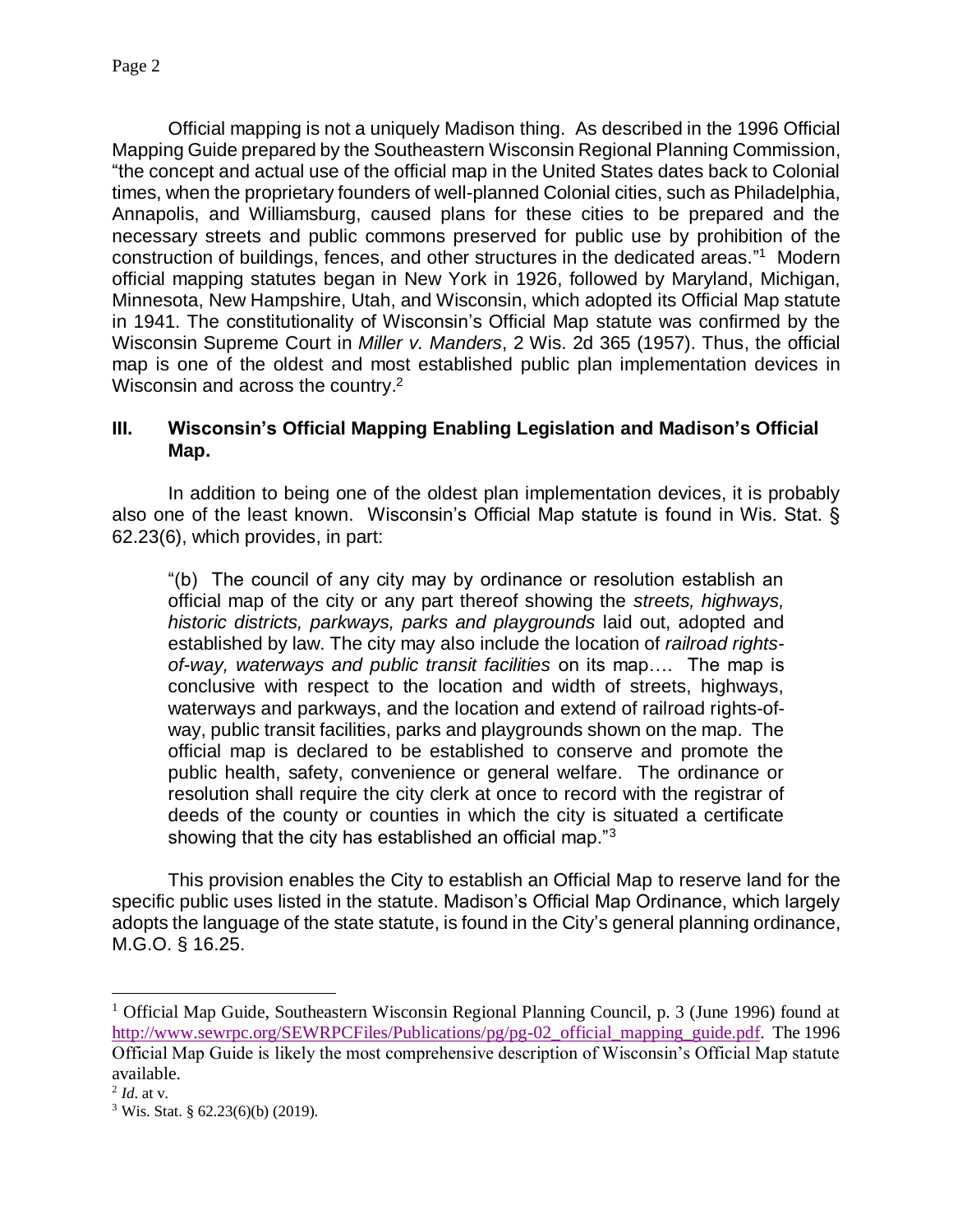$\overline{\phantom{a}}$ 

In addition to providing the authority to establish an Official Map, Wis. Stat. § 62.23(6)(c) and M.G.O. § 16.25(6) provide that the City can *amend* its Official map. Amendments to the Official Map require Plan Commission review and a public hearing preceded by class 2 notice in an official newspaper, which means two insertions in the newspaper, with one being at least one week before the hearing. Madison's ordinance repeats this language and additionally provides in M.G.O. 16.25(6)(d) that the City provide notice to property owners within 300 feet of the nearest exterior line of the area proposed for official mapping.

Thus, the legislative authority allowing cities to have an Official Map has long been established and the process for creating and amending the Official Map is similar to other planning related legislative processes (i.e., enactment of an ordinance or resolution). As noted and discussed more fully in Tim Parks' Staff Report regarding this Legislative item, Madison established its Official Map in August 1966. Madison's current Official Map can be found on the City website.<sup>4</sup>

## **IV. What the Official Map Means to Cities and Property Owners.**

Most questions about the Official Map relate to what it means for cities and property owners.

### **1. What the Official Map means for cities.**

As the Official Map Guide explains, the primary function and impact of the Official Map for cities is twofold:

"The primary function of the official map is to implement the community's plan of streets and highways in a manner similar to that in which the zoning ordinance and map should implement the community's land use plan. *The official map permits the community to protect the beds of future streets, as well as the beds of partially or wholly developed streets which are to be widened, by essentially prohibiting construction of new buildings in such beds. The possible monetary savings which can accrue to the community from such protection of street rights-of-way are large, but the fact that an official map assures the integrity of the community's long-range plan of streets and highways is even more important*." 5

In analyzing the Official Map statute as part of a 1983 amendment, the Legislative Reference Bureau noted that:

"[t]he map serves as notice of the city's intention to develop in certain areas. After a proposed improvement is placed on the map, any person who builds

<sup>&</sup>lt;sup>4</sup>[https://cityofmadison.maps.arcgis.com/apps/webappviewer/index.html?id=1734bfa1086e4037adbd6](https://cityofmadison.maps.arcgis.com/apps/webappviewer/index.html?id=1734bfa1086e4037adbd6882e28a6e61) [882e28a6e61](https://cityofmadison.maps.arcgis.com/apps/webappviewer/index.html?id=1734bfa1086e4037adbd6882e28a6e61)

<sup>5</sup> Official Map Guide, Southeastern Wisconsin Regional Planning Council, p. 6 (June 1996)(emphasis added). See fn. 1 for link to document.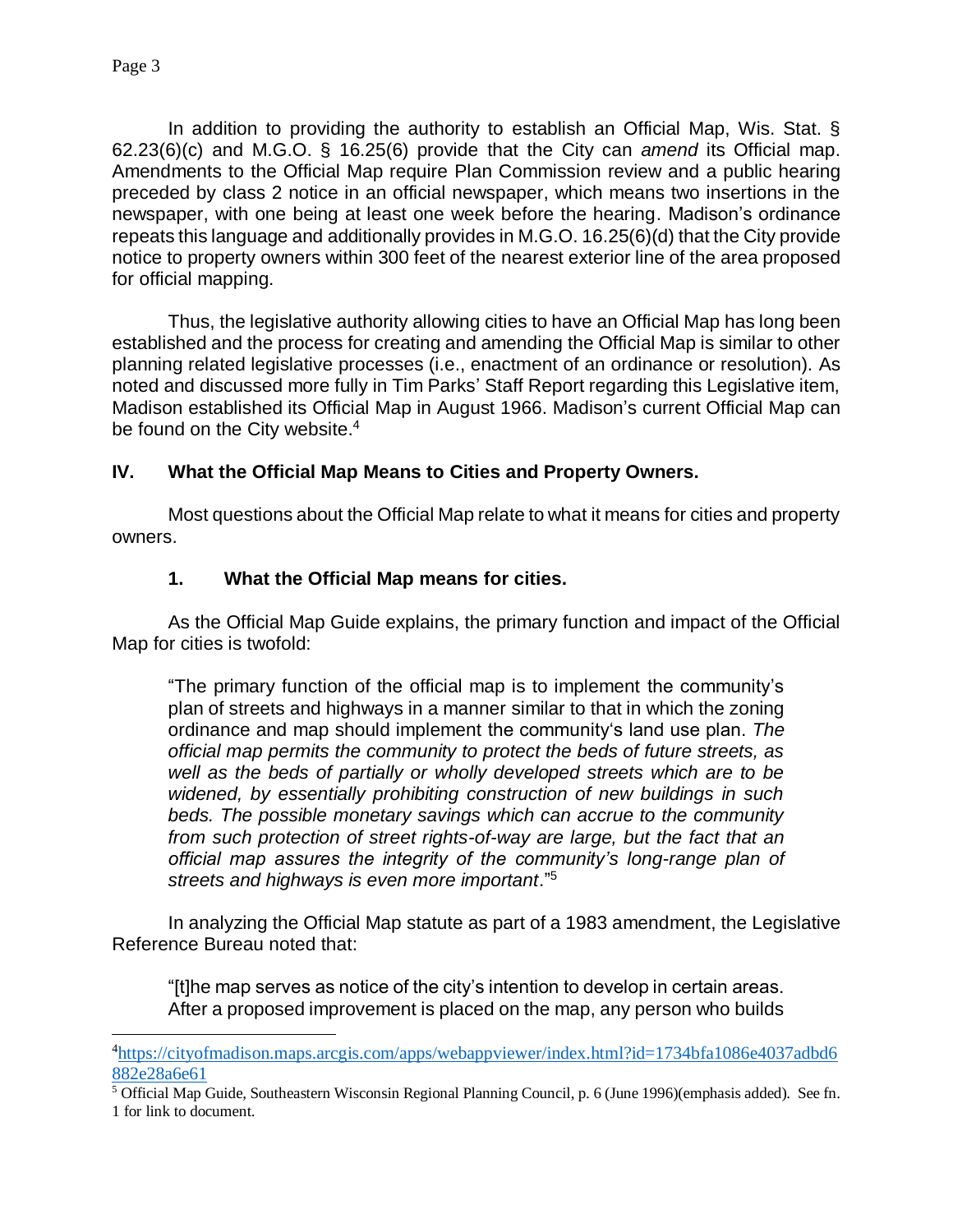in the path of the improvement without a building permit is not entitled to compensation for damage caused in the course of constructing the [public] improvement."

Other related Official Map functions include ensuring the implementation of a city's master plan showing streets and parkways and locating and recording "all existing street lines that constitute the boundaries of the public's property,...thereby...stabiliz[ing] the location of real property boundary lines, both private and public."<sup>6</sup> Certainly, there are other planning tools that can and have been used to accomplish some of these goals, but the Official Map can be particularly effective in implementing city plans:

"The official map is particularly effective as a street and highway plan implementation device. Although other plan implementation devices such as building setback requirements in zoning ordinances, special building setback line ordinances along major streets, building setback lines on recorded subdivision plats, and private deed restrictions can all be used to reserve land for the future widening of existing streets, none of these devices can be readily applied to proposed future streets and highways. Subdivision control ordinances can be used to protect future streets and highways, but can do so only indirectly and cannot be used to prevent the erection of buildings in the beds of future streets when the erection of such buildings takes place without platted land division. The official map is the only arterial street and highway system plan implementation device that operates on an area wide basis in advance of land development and can thereby effectively assure the integrated development of the street and highway system."7

The Official Map Guide also notes how this applies to detailed neighborhood plans:

"if the local community has carefully prepared detailed neighborhood unit development plans, and intelligent plat review by planning bodies is all but impossible without such plans, the collector and land-access streets and the neighborhood park and parkway sites shown on such plans can be delineated and placed on the official map. Such mapping will help to overcome difficult problems of disjointed land ownership patterns and assure the development of integrated neighborhood units in a manner not possible through subdivision control alone." 8

The degree to which Madison and other cities should use the Official Map versus other planning tools to reserve land for future public uses and, more broadly, to proactively implement neighborhood area plans is a question of policy for each city to determine.

l

<sup>6</sup> *Official Map Guide* p. *6*

<sup>7</sup> *Id.* p. 6.

<sup>8</sup> *Id.* p. 8.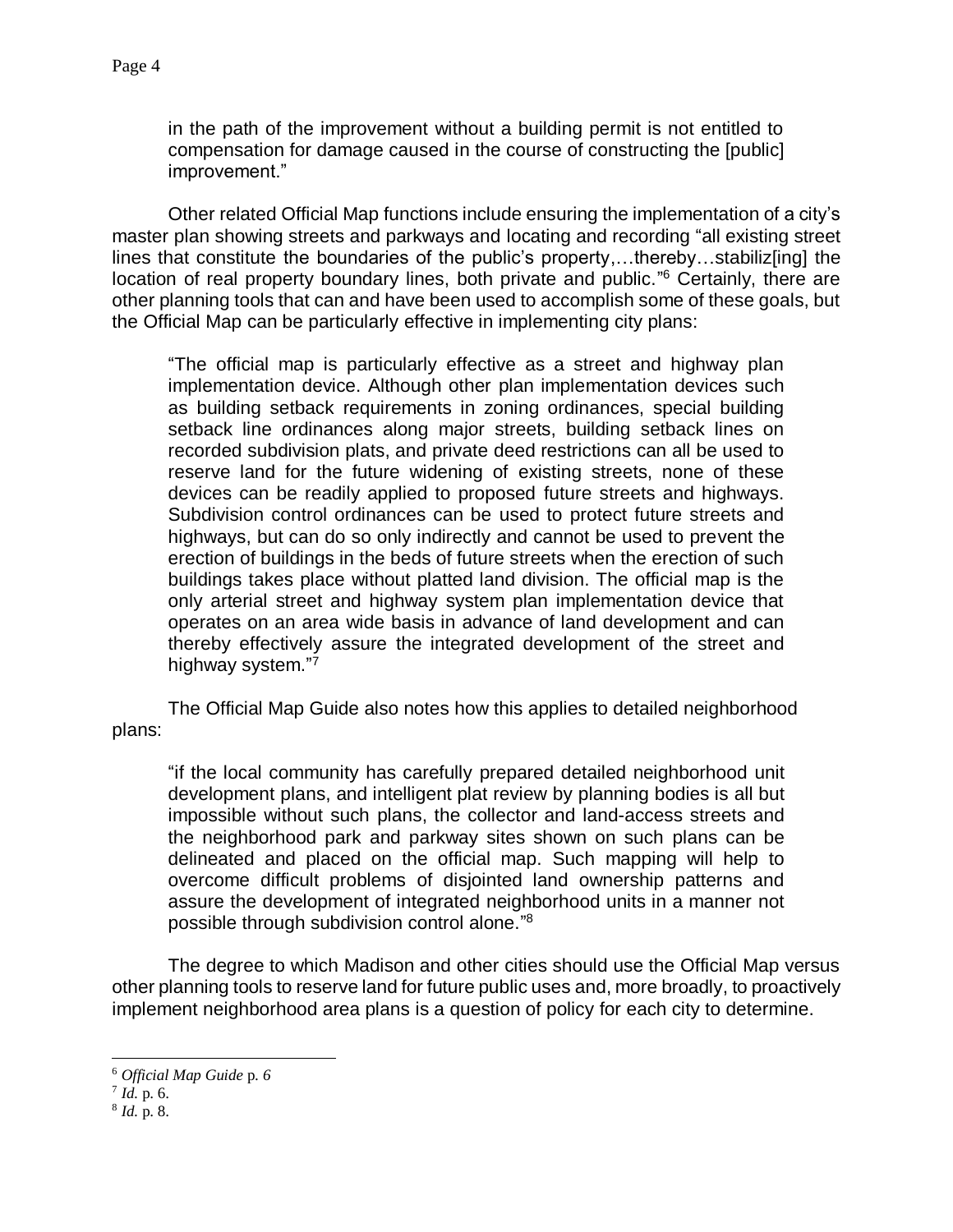# **2. What the Official Map means for Property Owners.**

The major impact of the Official Map on property owners relates to whether a property owner can construct buildings within an officially mapped area and/or be compensated for the removal of a building that lies within reserved lands on the official map. The state statute speaks directly to this in sub. (6)(e):

"*No permit may be issued* to construct or enlarge any building within the limits of any street, highway, waterway, railroad right-of-way, public transit facility or parkway, shown or laid out on the map except as provided in this section…*Any person desiring to construct or enlarge a building within the limits* of a street, highway, waterway, railroad right-of-way, public transit facility or parkway shown on the official map…*shall apply to the authorized official of the city for a building permit*. *Unless an application is made, and the building permit granted or not denied within 30 days, the person is not entitled to compensation for damage to the building* in the course of construction of the street, highway, railroad right-of way, public transit facility or parkway."<sup>9</sup>

 Thus, under this provision, the City will not issue a building permit to construct or enlarge a building in an area that is officially mapped. If someone were to construct or enlarge a building without a permit, even a minor building or addition, they would not be entitled to compensation for the removal of that building or addition.

That said, property owners can appeal the denial of a permit and the Zoning Board of Appeals has some discretion to grant the permit and allow construction of a building in the officially mapped area:

"if the land within the mapped street…*is not yielding a fair return*, the board of appeals in any municipality which has established such a board having power to make variances or exceptions in zoning regulations may, by the vote of the majority of its members, grant a permit for a building or addition in the path of the street…*which will as little as practicable increase the cost of opening the street…or tend to cause a change in the official map.* The board *may impose reasonable requirements* as a condition of granting the permit to promote the health, convenience, safety or general welfare of the community. The board *shall refuse a permit where the applicant will not be substantially affected by not constructing the addition or by placing the building outside the mapped street…*" 10

Under this provision, the ZBA can grant a building permit in order to allow "a fair return" as long as the proposed building "will as little as practicable increase the cost" of the public improvement identified on the official map. In doing so, the ZBA can attach conditions or requirements that would balance these considerations. The statute provides

 $9$  Wis. Stat. § 62.23(e)(emphasis added).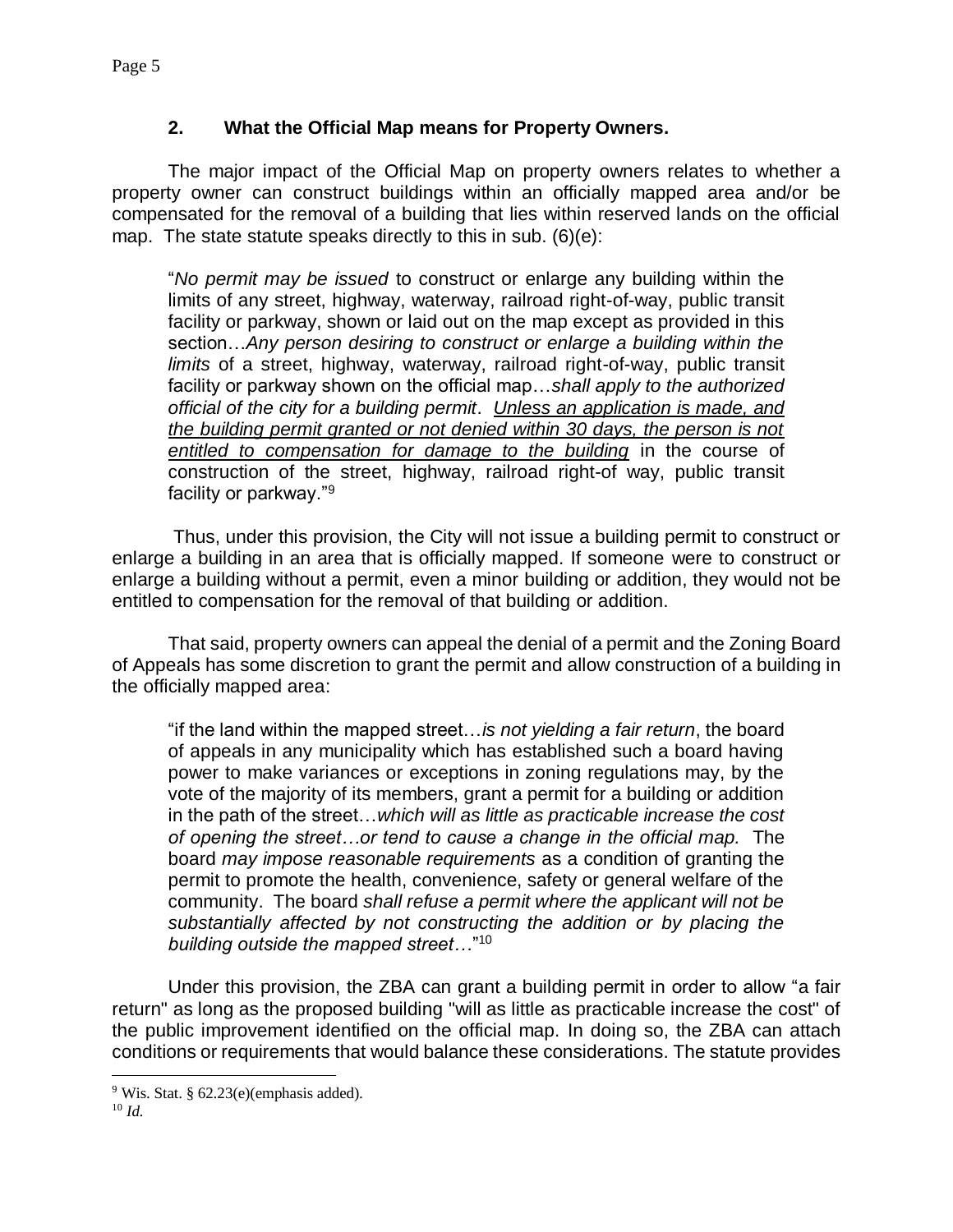little guidance on how a board would determine "fair return" or make this decision. There is similarly little guidance in case law. However, the ZBA would likely hear the positions of the property owner and the City and then evaluate whether anything could be done to allow the construction of the building with minimal additional cost to the City. In the event of an appeal to the ZBA, our office would need to provide further advice and guidance to the ZBA on the concepts of "fair return" and "little as practicable" costs.

Although curiously drafted, the last sentence of the same provision provides further discretion to the ZBA to grant a permit. It appears to give the Board the authority to grant a permit even if the cost to the city is more than a little, if the Board determines that denying the permit would "substantially affect" the property owner. Although there is similarly little guidance on what "substantially affect" means, this clause is likely important to preserving the constitutionality of the official mapping statute, or a specific official map, because it would prevent a city from placing reservations on a lot or parcel that would remove all reasonable use of that property. As the Official Map Guide noted:

"It should be emphasized, however, that the courts have consistently reserved the right to determine the constitutionality of any particular official map as it might apply to a particular property in order to safeguard the rights of the property owner. Cases in which a particular map has been held invalid as applied to a specific parcel of land have generally included situations where a particular property owner, under the application of the map, would have lost all right to the use of a single lot or parcel which was located entirely within an officially mapped street right-of-way."

As with the phrase "fair return" our office would need to provide the ZBA with further guidance on the phrase "substantially affect." Perhaps more importantly, the City will need to continue being judicious about not proposing an official mapping that would remove all use of a person's property. I would expect that thoughtful collaboration between the Planning Division, Engineering Department, and Office of the City Attorney would avoid this result.

One final observation regarding the words of the statute that may be important to property owners is that it applies only to "buildings" or "additions". In my opinion, that means a property owner would not be prohibited from, for example, using officially mapped land for surface parking or erecting a sign because neither would be considered a building. This rationale may apply to other non-building uses as well. As a result, the City would likely have to grant a permit where applicable and/or compensate owners for the eventual removal of these structures or areas even if they exist in an officially mapped area. This makes sense in the context of the statute because the cost of removing a surface parking area or sign would be relatively "little" when compared to the cost of a building or building addition.

Taken as a whole, the statute requires that the city building inspector deny building permits for proposed construction of buildings within the officially mapped area. It allows property owners to appeal that decision to the Zoning Board of Appeals, which has limited